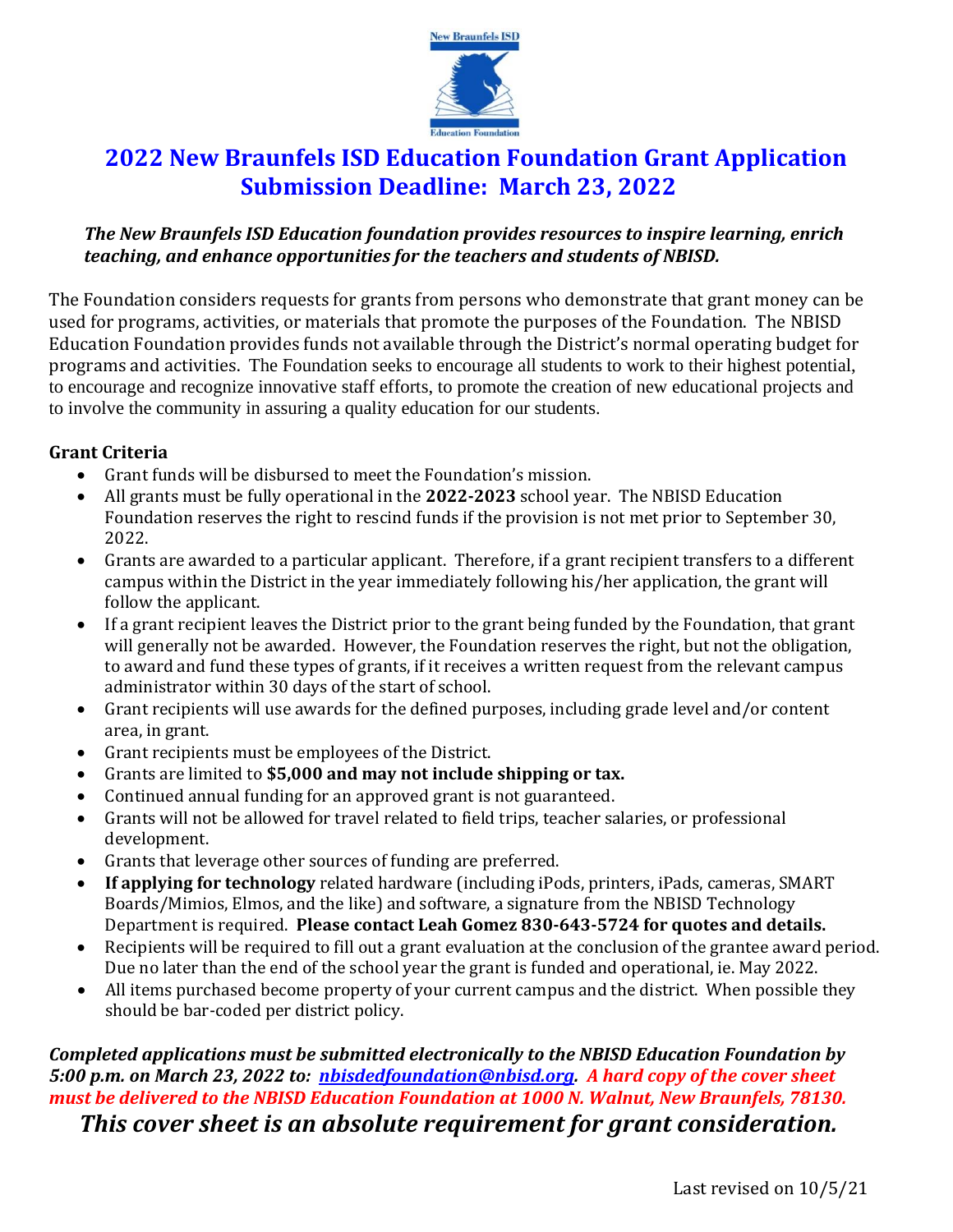

## **Application Review**

A committee appointed by the Education Foundation's Board of Directors will review the application, request additional materials if needed, and make a recommendation to the Board. The Board may waive any requirements of its grant criteria and/or impose additional requirements.

The New Braunfels ISD Education Foundation provides resources to *inspire* learning, *enrich* teaching, and *enhance* opportunities for all students in the New Braunfels School District.

The goals are:

- Encouraging all students to reach their highest potential
- Encouraging exemplary teaching and recognizing staff efforts
- Promoting the creation of new educational projects and programs
- Involving the community to assure a quality education for the leaders and works of tomorrow

The New Braunfels ISD Education Foundation seeks to award grants for exceptional projects and programs proposed by New Braunfels ISD educators.

### **New Braunfels Independent School District Education Foundation Board of Directors**

| Brenda Heulitt                                                                                                                                                                                               |                                                                                    |
|--------------------------------------------------------------------------------------------------------------------------------------------------------------------------------------------------------------|------------------------------------------------------------------------------------|
| <b>Hayley Marsh</b><br>Dawn Bergquist                                                                                                                                                                        | Vice President Programs<br>Secretary                                               |
| <b>Other Board of Directors</b>                                                                                                                                                                              |                                                                                    |
| <b>Richard Corbell</b><br>Pedro Hernandez<br>Leigh Ann Dees<br>Rob Johnson<br>Janice Edwards<br>Rigo Montero<br><b>Sarah Flores</b><br><b>Evan Partee</b><br>Donna Hanz<br>Summer Ray<br><b>Rex Rexilius</b> | <b>Becky Ricks</b><br>Mike Rutherford<br>Nick Sisoian<br>Pam Smartt<br>Amy Taylor  |
| Dr. Cade Smith<br>Wes Clark                                                                                                                                                                                  | New Braunfels ISD Superintendent of Schools<br>New Braunfels ISD Board of Trustees |
| Reagan Parks                                                                                                                                                                                                 | <b>NBISD Education Foundation Executive Director</b>                               |
| New Braunfels ISD Education Foundation<br>New Braunfels, TX 78130<br>Phone: 830-708-9746                                                                                                                     | 1000 N. Walnut<br>Email: nbisdedfoundation@gmail.com                               |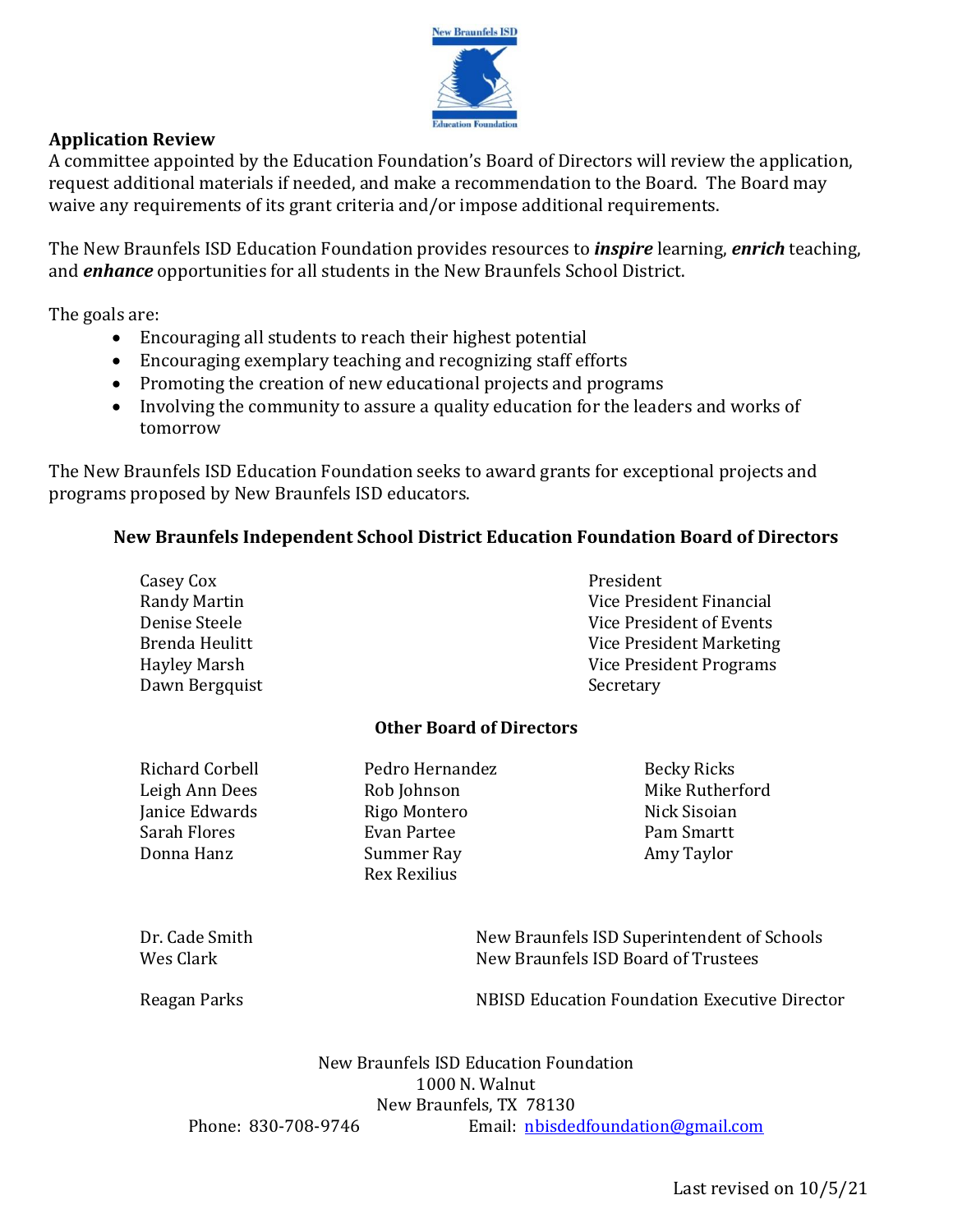# **Tips for a Successful Application**

### **Consider attending one of the NBISD Education Foundation Grant Workshop's. Please check the NBISD Education Foundation website for dates, times, and more information on when Grant Workshop's are offered.**

#### *Budget (10 points):*

- Limited to \$5,000 and may not include shipping or tax.
- Consider the extent to which all expenditures are pertinent to and appropriate for the objectives/activities stated and number of students served.
- All technology must be pre-approved through Matt Jones prior to submitting.

#### *Needs Assessment and Target Population (15 points):*

- Describe the area of student achievement you wish to address and give any data that supports the need. Please include how this grant addresses district and campus goals.
- Keep the statement simple and straightforward.
- Show how project relates to the District/Campus Action Plan(s).
- Define who will be the recipient of the grant.
- Use specifics. For example, provide the number of students, subpopulations, etc. when possible.

#### *Goal and Objectives (15 points):*

- Define the goal of the grant based on the defined needs. This is your solution to the identified need/problem.
- List objectives to meet the goal of your grant.
- Objectives should be specific and measurable.
- Limit the number of objectives.
- Imply or state the evaluation in the statement of objectives.
- Be specific.

#### *Project Design (15 points):*

- Describe the problem or issue addressed.
- Show how the project supports the purpose.
- List steps to be followed in project implementation.
- Relate project to need, grant goal and objectives.
- Be specific.
- Refrain from using education acronyms, etc. when possible.
- Describe how your project is supplemental in nature outside the realm of local campus/district funding.

#### *Evaluation (10 points):*

- Relate to stated objectives, including measures.
- Indicate how you will know whether the project was successful.

#### *Program Sustainability and Other Funding Sought or Grant Partners (15 points):*

- Define how the grant will be sustained after funding ceases.
- Address maintenance of equipment and software/contract renewals when applicable.
- If this is a one-time purchase, please indicate as so.